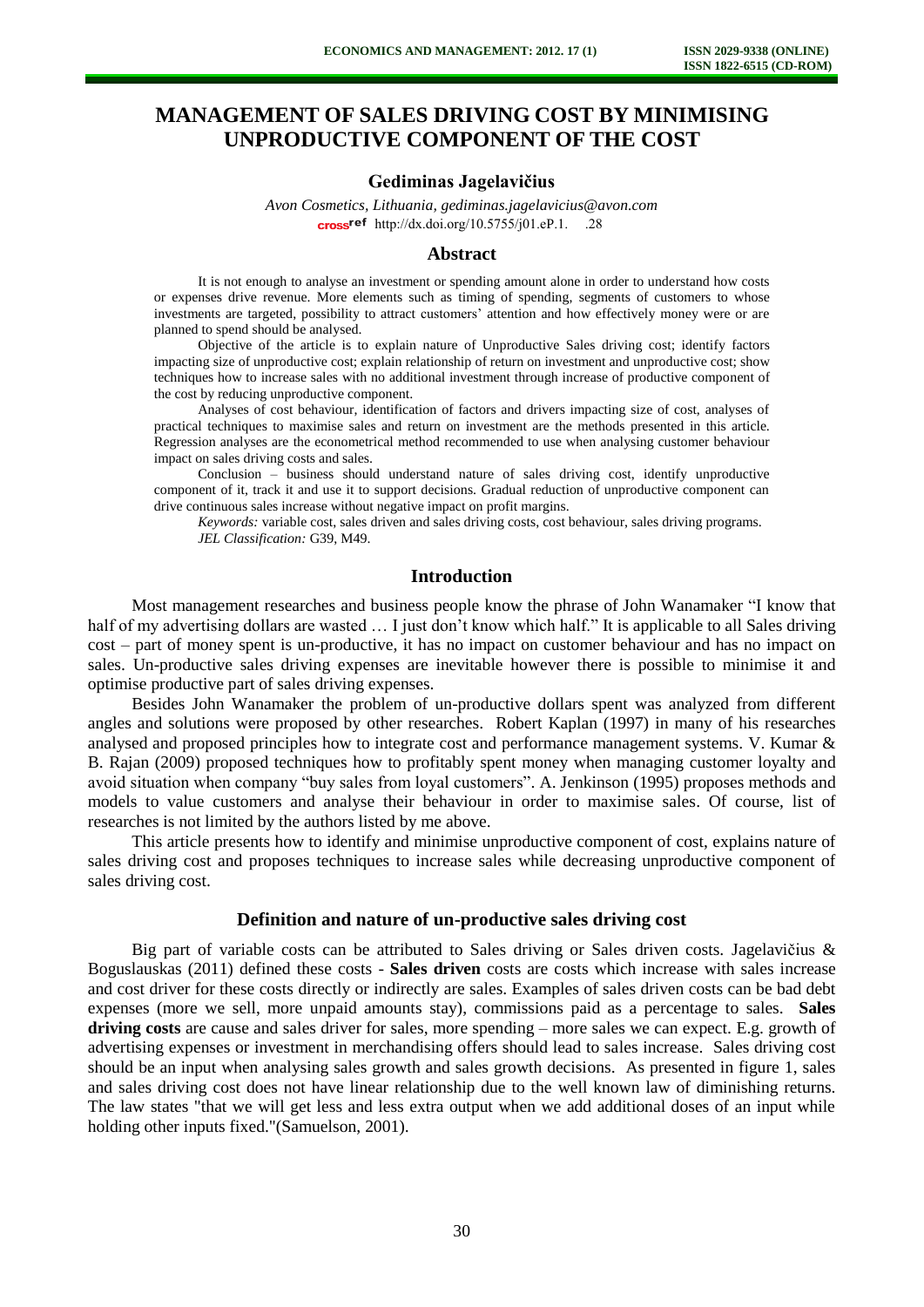

Figure 1. Law of diminishing returns in dependency between Sales and sales driving cost

What is the mechanism to drive sales through investment in expenses? Sales driving cost influence behaviour of customer or potential customer; customer has economical and/or emotional benefits from company investment or becomes aware about the product of the company. It makes customer to make a decision to buy or to buy more than usually or to increase frequency of purchases. Advertising creates awareness about product and it leads to purchases by potential or existing customers. Investment in merchandising offer or in price of the product increase sales as well, because customers benefit from the offer and buy more units than they do at regular price. But as legendary John Wanamaker said – half of investment is wasted. Why? We sell more units at lower price and attract more customers, but at the same time we sell at lower price to those who would buy at regular price anyway therefore we loose those part of investment from which is benefiting customers who would buy at regular price. By distributing leaflets with 'irresistible' offer we distribute to those who decide to buy and to those who are not going to buy. Therefore the part of Sales driving cost which has no influence on customer behaviour and has no positive impact on sales is defined as **un-productive component** of sales driving cost (figure 2).



**Figure 2.** Definition of productive & un-productive component of sales driving cost

Let's assume a company announces an incentive with investment of \$1 per customer. The company has 100 customers, 50 out of 100 would buy anyway even without the incentive. 10 from the rest of the customers decide to buy and 40 are not interested in the incentive. Overall investment is \$60 but 83% of the cost is un-productive as these 50 customers would buy anyway. Incentive managed to change behaviour of 20% of targeted customers (figure 3). Purchases or increase of purchases from those 10 customers are incremental sales driven by investment in incentive.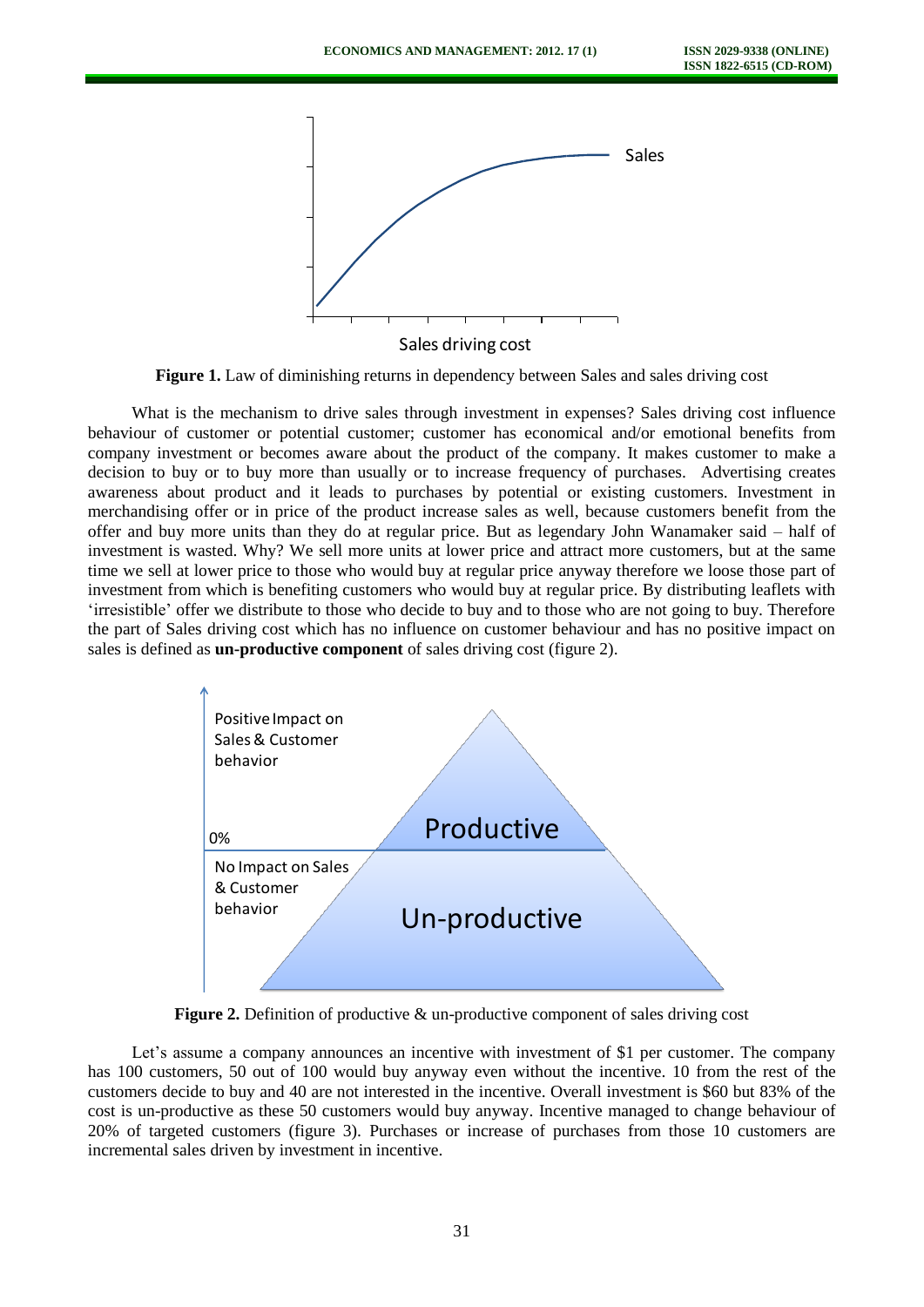

**Figure 3.** Example of calculation of un-productive cost and percentage of customers who changed behaviour and impacted sales positively

Econometrical models and specifically multivariate regression analysis, path analysis or factor analysis (Boguslauskas, 2010) can help to find out which customers changed behaviour and who would buy without additional stimulus. As in every econometrical model here as well it is very important to have right current and historical data and have understanding which factors might had been impacting the result in order to eliminate or to quantify separately impact of seasonality, economic environment and other factors impacting customer behaviour or supply of products/services. Calculations can be performed by variety of specialised statistical software applications (e.g. SPSS) but simplified calculations can be performed by MS Excel 'Data analysis ToolPak'.

### **Sales driving cost impact to Sales**

Multivariate regression analysis should be applied when identifying sales driving cost impact to Sales. As an input variable we need to use only productive component of Sales driving cost due to the fact that Unproductive component does not have impact on customers and sales. In order to take into account the law of diminishing returns I recommend choosing non-linear – logarithmic regression. For purpose of calculations and depending on tools available logarithmic function can be transformed so that it is linear. When so transformed, standard linear regression analyses can be performed (Boguslauskas, 2010). Sales dependency on Sales driving cost using logarithmic function is presented in equation 1. Linear function can be used in simplified version (equation 2).

*Incr.Sales* =  $\underline{\beta_1}$ <sup>\*</sup>*ln*(*Productive Cost<sub>1</sub></sub>)+* $\underline{\beta_2}$ *<sup>\*</sup><i>ln*(*Productive Cost<sub>2</sub>)+...+* $\underline{\beta_n}$ *<sup>\*</sup><i>ln*(*Productive Cost<sub>n</sub></sub>)*(1)

*Incr.Sales* =  $\underline{\beta_1}$ <sup>\*</sup>*Productive Cost*<sub>*1</sub>* +  $\underline{\beta_2}$ <sup>\*</sup>*Productive Cost*<sub>2</sub><sup>+</sup> ... +  $\underline{\beta_n}$ <sup>\*</sup>*Productive Cost<sub>n</sub>* (2)</sub>

Where:

*Incr. Sales* – Incremental Sales driven by investment into activities *1* to *n* 

*Productive Cost<sub>n</sub>* – Productive cost element of Sales driving cost invested into activity *n* 

 *– regression coefficient, presenting the power of the particular productive sales driving cost to* incremental sales.

*ln –* natural logarithm

Multivariate regression analysis allows to find-out regression coefficient *β* which shows the power of the particular investment to sales. In linear version (equation 2) *β* represents payback from investment into particular activity – e.g. if \$1 invested in productive advertising cost brings \$10 incremental sales then in this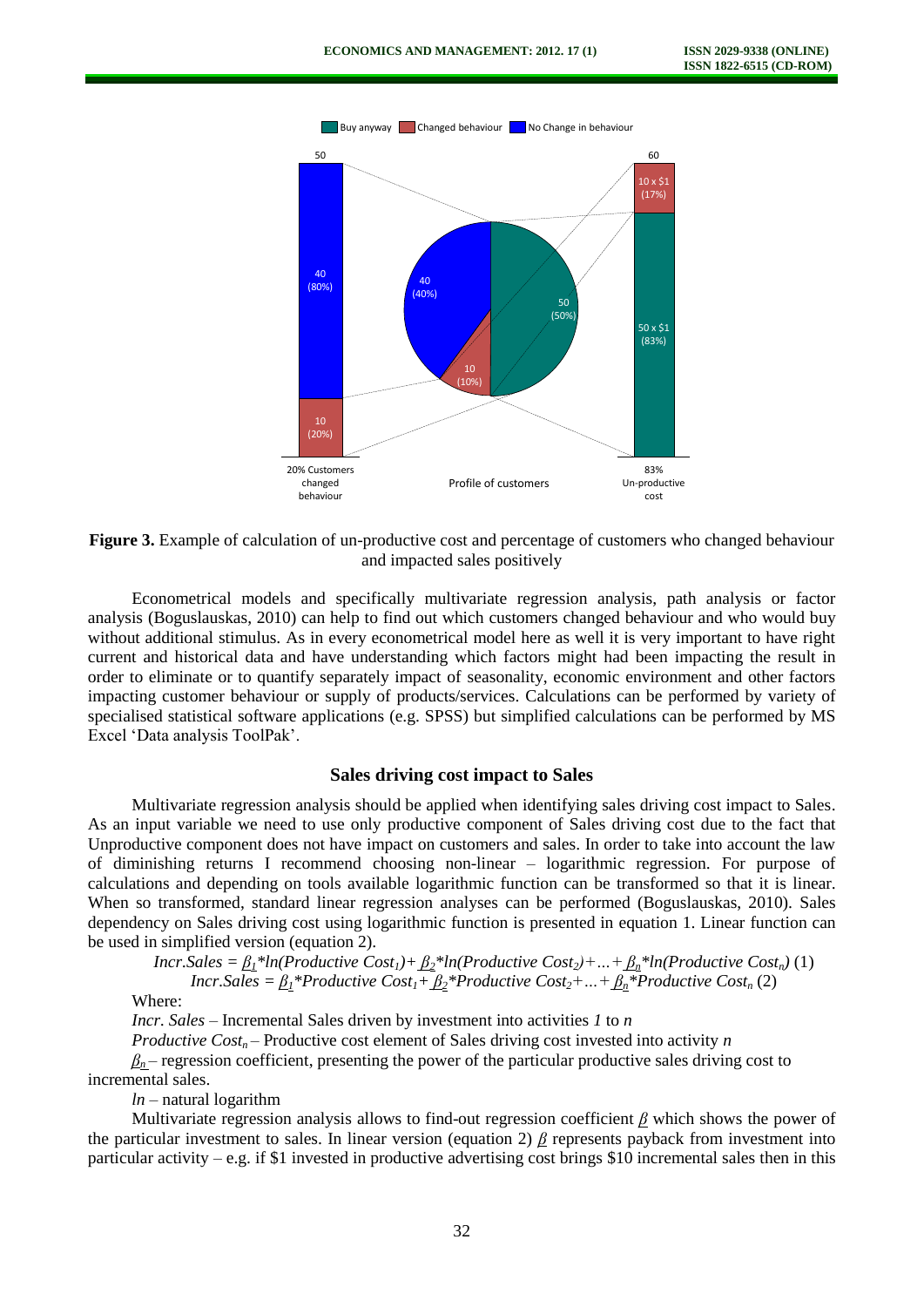case *β* equals 10. Equation should include costs of all types of sales driving activities we invest in – e.g. advertising, merchandising offers, sampling, incentives to customers etc.

# **Unproductive cost component dependence on size of total sales driving cost**

As described earlier - increase in sales driving cost produce diminishing returns. But what happens to ratio of unproductive cost to total sales driving cost when investment increases? Figure 3 presents example where \$1 is invested into each customer and where un-productive cost is 83% from total money spend. If in this example \$1 spent per customer makes 20% of targeted customers to increase purchases then bigger investment, e.g. \$2 spent per customer should change behaviour of more than 20% of customers due to the fact that we are going to impact additional customers - whose who considered \$1 not worth enough to make additional purchase. As presented in figure 4 unproductive cost component as a percent to total cost is going to decrease and percent of customers who change behaviour is going to increase when total sales driving cost increase.



Sales driving cost

**Figure 4.** Unproductive cost component decrease & # of customers increase when cost increase

Being familiar with productive cost component behaviour in dependence on total sales driving cost and applying diminishing returns effect to sales in dependence on productive cost we can understand sales driving cost impact on financial results. Table 1 presents example where Incremental sales increase when Sales driving cost increase and incremental sales is directly dependant on productive cost component. Returns from investment are diminishing and un-productive cost as a percent to total cost is decreasing.

| Incremental Sales                                                    | 200  | 581  | 767  | 859  | 904  | 926  | 936 |
|----------------------------------------------------------------------|------|------|------|------|------|------|-----|
| Sales returns from productive cost $(\beta = Sales/productive cost)$ | 20.0 | 13.8 | 10.4 | 8.1  | 6.5  | 5.4  | 4.6 |
| Productive cost                                                      | 10   | 42   | 74   | 106  | 138  | 170  | 202 |
| Unproductive cost                                                    | 90   | 98   | 106  | 114  | 122  | 130  | 138 |
| Total Sales driving cost                                             | 100  | 140  | 180  | 220  | 260  | 300  | 340 |
| Variable cost (30% from incremental sales)                           | 60   | 174  | 230  | 258  | 271  | 278  | 281 |
| Incremental profit                                                   | 40   | 267  | 357  | 381  | 373  | 348  | 315 |
| <b>Return on Investment</b>                                          | 40%  | 190% | 198% | 173% | 143% | 116% | 93% |
| Un-productive cost as % from Total Sales driving cost                | 90%  | 70%  | 59%  | 52%  | 47%  | 43%  | 41% |

Table 1. Impact to Profit & Loss statement of investment in Sales driving cost

Incremental profit increases up to certain point where increase in incremental sales becomes less than increase in sales driving cost and other variable expenses. Return on investment calculated as incremental profit divided by sales driving cost increases up to the point where incremental sales increase starts to generate lower return on investment comparing to return on total investment. Graphical relationship of sales, un-productive  $\&$  productive cost and incremental profit is presented in figure 5.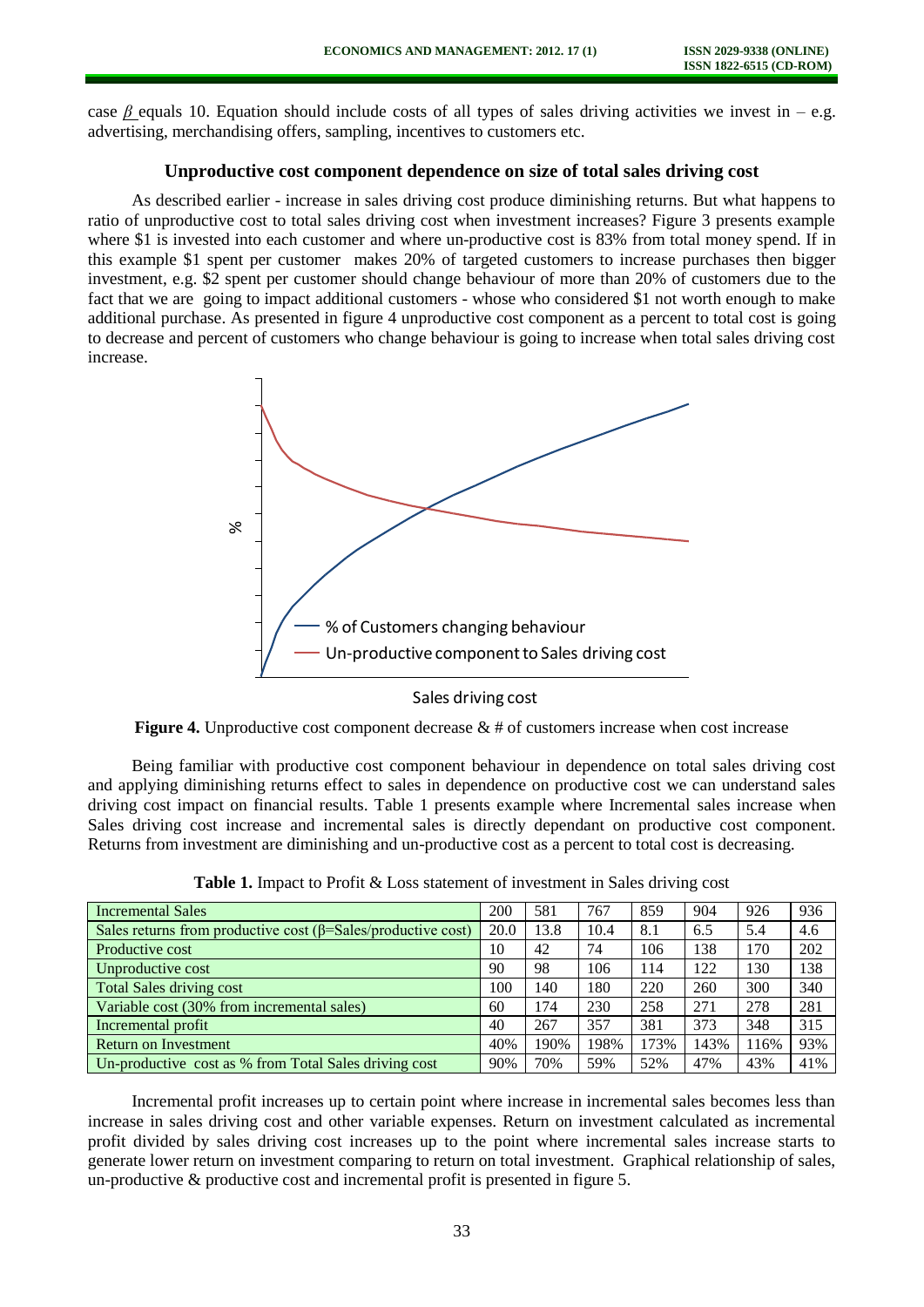

**Figure 5.** Relationship of Sales driving cost to incremental sales and profit

# **Techniques to increase sales and reduce un-productive cost**

Now after we understood the concept of un-productive sales driving cost it's the time to discuss techniques which help to increase sales and reduce un-productive cost. Behaviour of un-productive cost presented in figure 4 and 5 suggests that choosing **right size of investment** is important. Bigger investment means (1) more customers choose to accept an offer and (2) less unproductive cost to total cost (figure 4). Figure 5 and table 1 show that there is optimum investment level where profit from investment and return on investment reach maximum. So too little investment literally means to waste money – big part of investments is un-productive cost. Too high investment means to waste money as well as return from investment is diminishing and much better alternative is to invest money in another sales driving program or simply increase overall profit of the company by spending less. Right size of investment can be found by solving optimisation problem by applying econometrical models (Boguslauskas&Stunguriene, 2010) or by analyzing different scenarios with support of Excel spreadsheet, similarly as presented in table 1. In this way we can identify the optimum size of investment for particular sales driving program.

In order to have **impactful program it should be selected from several alternative programs** targeting the same or similar behavior of customer. E.g. to increase sales in low sales periods we can choose to arrange sell-off actions, we can give gift with each purchase or customer can receive discount coupon for forthcoming new collection. Post-evaluation of prior experience and estimated financial results of proposed alternative programs can help us to decide. We should sort proposed alternative programs into four groups based on two criteria (figure 6) – first criteria is sales because goal of each sales driving program is to increase sales and second criteria is ratio of un-productive cost to total investment - it helps to think creatively when creating programs and avoid waste of resources with no impact on sales.

**Right sales driving program** should have relatively high impact on sales with relatively low unproductive cost component, return on investment of these programs are high. If company has such programs in their portfolio they should understand in detail what is driving customers, how program is built in order to achieve minimum unproductive cost and of course program should be used in future. Programs grouped into bottom right corner of figure 6 are usually programs with too low investment overall or too low productive investment – low investment means low impact to sales and high unproductive cost to total investment (figure 5). First we should understand why the program has high unproductive cost. One of the reason as mentioned earlier can be underinvestment overall or alternatively can be that program targets too widely selected segment of customers where there is relatively little proportion of customers who are willing to 'change behaviour' and make a purchase. Solution to this situation is to revise timing of the program, it can be that we push product sales during the high season when customers would buy it anyway, and can be that we target not segmented enough group of customers. Example could be an advertisement run on the channel where big proportion of viewers are aware non-buyers and aware-buyers with little group of nonaware potential customers. As well it can be that we target not the right behaviour of customers – e.g. during economic crisis we want customers to increase size of purchase instead of trying to keep them loyal to our products with any size of purchase.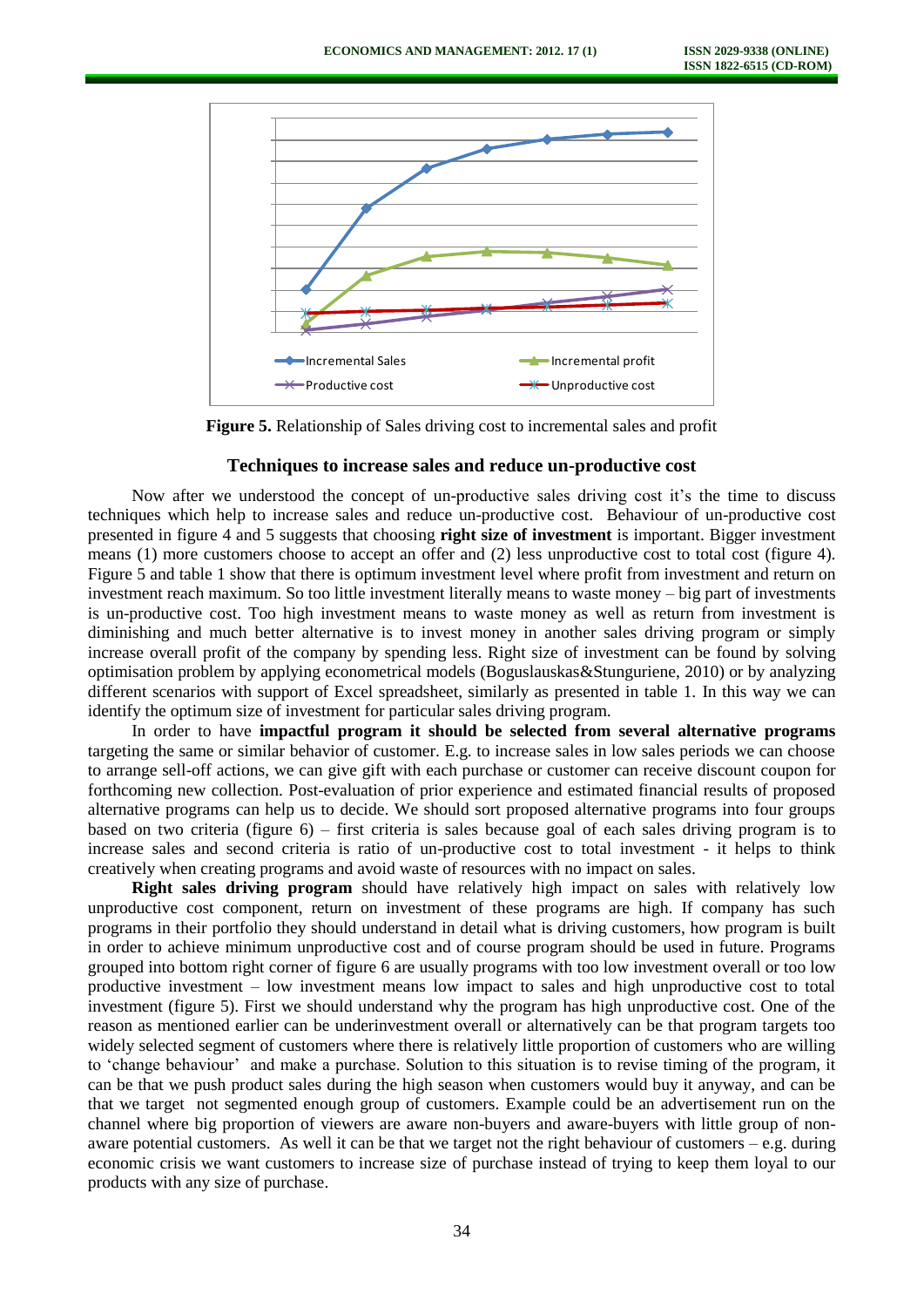

Unproductive cost component to total sales driving cost

#### **Figure 6.** Choosing right sales driving program

Solution to these situations is to *change timing/season of the program, target customers more precisely by segmenting them in more detail and reaching them on right channel.* As well it is important to understand if behaviour we want from customer is selected properly at given time and environment. Changing these elements we can reduce unproductive cost, increase productive cost with the same size of total investment as presented in figure 7.



**Figure 7.** Right selection of season, channel, segment and targeted behaviour of customers reduce unproductive cost and increase sales

If the program is still grouped in the right bottom corner of figure 6 as being not powerful enough due to too low investment then company has two alternatives  $- (1)$  to cancel the program and do not waste the resources or (2) the *program can be merged with another program* which aim to target the same behaviour of customer at the same time of sales or later in the year. It is more beneficial to have one strong program versus two weaker ones due to the reason that part of cost is unproductive and lower investment causes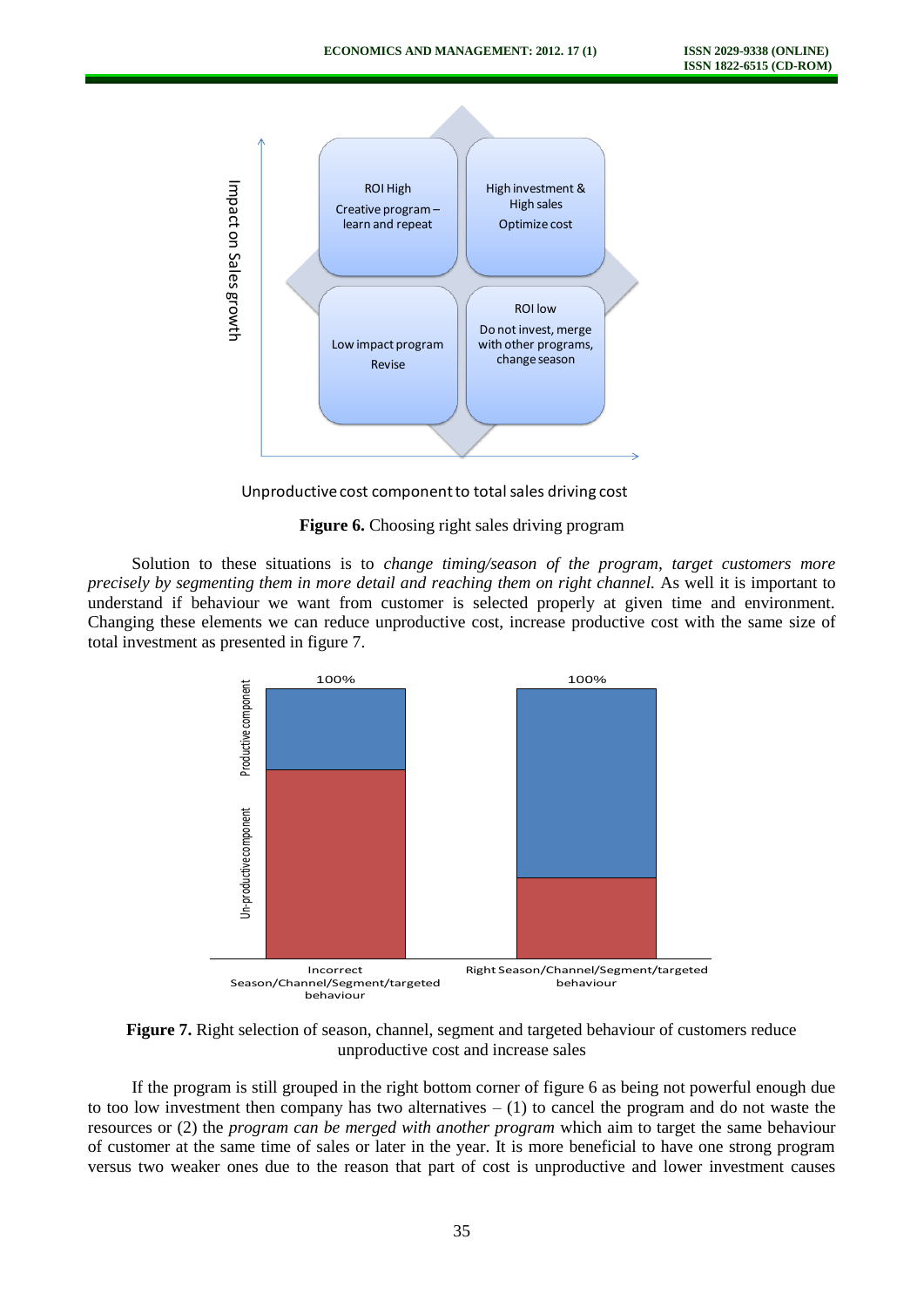higher unproductive cost. Merging two similar programs or having one program per year instead of two makes usage of resources more efficient and has bigger impact on sales (figure 8).



**Figure 8.** Merging several programs with high unproductive cost into one program increase productive cost and sales

Low impact programs (bottom left corner of figure 6) have low unproductive cost but at the same time there is no significant impact on sales. These programs stay un-noticed by customers or customers are not interested in it. Few hypotheses should be checked to understand why these programs do not perform. First hypothesis – we had attractive program but it was not communicated to customers well and message did not reach customers. Second hypothesis – we are asking from customers too much effort in comparison to benefits they can have from the offer (figure 9). Only those sales driving programs are going to have high impact where customer effort is adequate to benefits customer is going to receive. If we require minimum effort with big benefits then we do not drive sales but simply waste money to unproductive cost. Different situation is if we require increasing customer purchases during economic crises with relatively small benefits, in this case customers are not going for such a program and company does not generate sales from this program. And if benefits are small and effort required from customer is small then program stays unnoticed and bigger part of expenses will fall into unproductive category (figure9).

Programs with relatively big impact on sales and relatively big cost (top right corner of figure 6) should be optimised from cost point of view. If benefit received by customer equals or is close to additional sales from customer then no wonder why high sales are generated – company simply "buy sales". If it is not the case and high sales are generated with high cost then size of investment should be optimised or customers should be targeted more precisely as described earlier. Segmentation of customers into the smaller groups and targeting specific behaviour from each group would allow reducing unproductive cost significantly. The ideal solution to reduce unproductive cost in this case would be to have special program for each individual customer - e.g. customer who made ten flights with airlines last year would receive and incentive to make more than ten flights receiving benefits for each flight after tenth. Example in advertising area could be advertising on Google or Facebook, these companies are able to target advertising very specifically to each individual person and the message reaches exactly the type of customer it should reach.